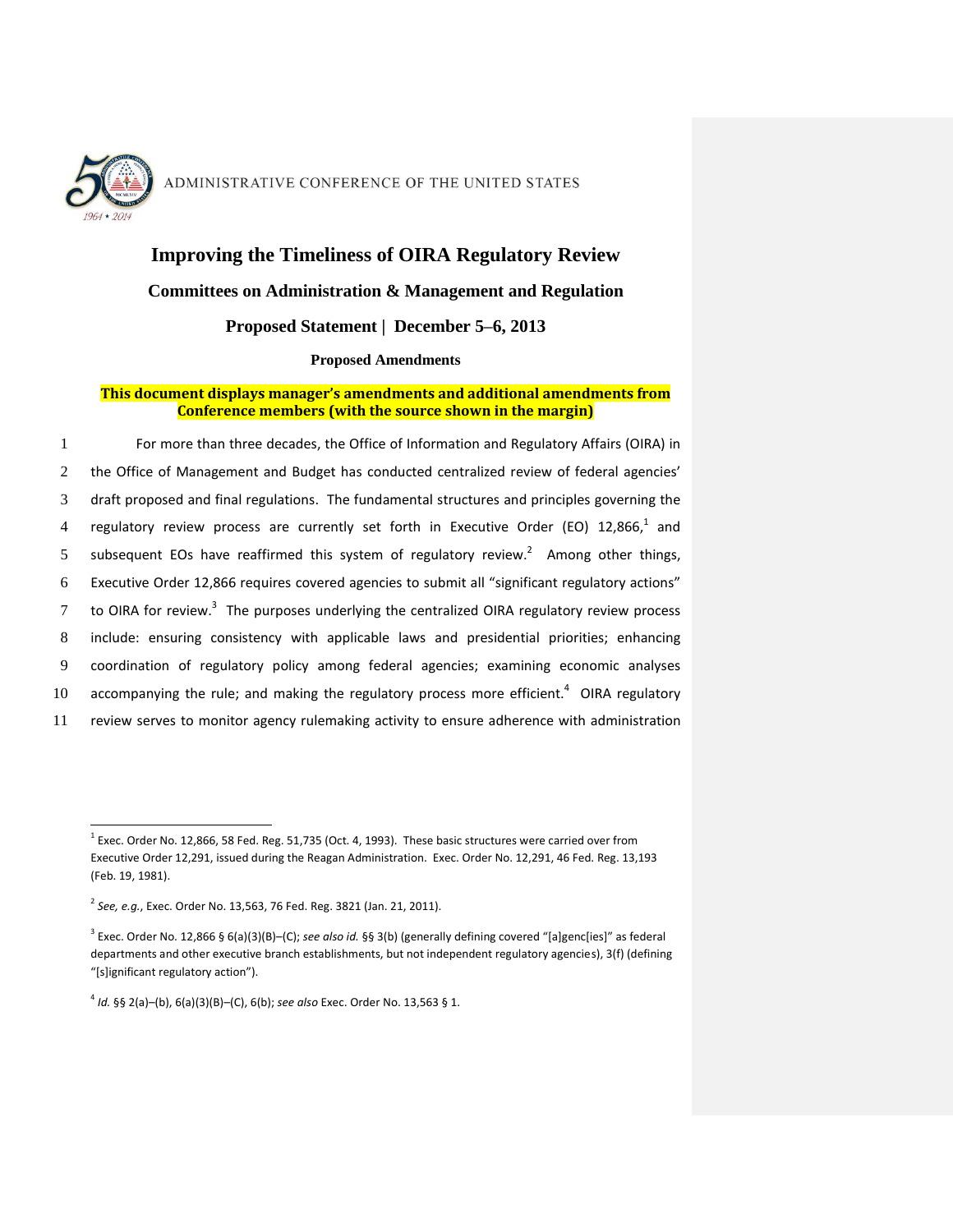12 policy<sup>5</sup> while also seeking to provide a "dispassionate and analytical 'second opinion' on agency actions." 6 13

14 In order to ensure that OIRA review proceeds in a timely manner, EO 12,866 generally 15 requires OIRA to "waive review or notify the agency in writing of the results of its review" 16 within 90 calendar days following submission.<sup>7</sup> The executive order also provides that the 17 review process may be extended "(1) once by no more than 30 calendar days upon the written approval of the Director and (2) at the request of the agency head."<sup>8</sup> 18

19 Executive review of agency rulemaking, and, more precisely, OIRA's role in the review 20 process—though not without controversy $9$ —are now firmly entrenched fixtures of the 21 administrative landscape, $^{10}$  and each administration since at least that of President Ronald

 $^7$  Exec. Order 12,866 § 6(b)(2). Indeed, this Executive Order specifically underscores the importance of timeliness in the regulatory review when stating: "An efficient regulatory planning and review process is vital to ensure the Federal Government's regulatory system best serves the American people." *Id.* § 2.

8 *Id.* § 6(b)(2)(C).

<sup>5</sup> Sierra Club v. Costle, 657 F.2d 298, 405 (D.C. Cir. 1981) ("The court recognizes the basic need of the President and his White House staff to monitor the consistency of agency regulations with Administration policy. He and his advisors surely must be briefed fully and frequently about rules in the making, and their contributions to policymaking considered. The executive power under our Constitution, after all, is not shared—it rests exclusively with the President.").

<sup>&</sup>lt;sup>6</sup> President Barack H. Obama, Memorandum on Regulatory Review, 74 Fed. Reg. 5977 (Jan. 30, 2009).

<sup>9</sup> *See, e.g.*, Lisa Heinzerling, *Statutory Interpretation in the Era of OIRA*, 33 FORDHAM URB. L.J. 1097 (2006); Alan Morrison, *Commentary, OMB Interference with Agency Rulemaking: The Wrong Way to Write a Regulation*, 99 HARV. L. REV. 1059 (1986); Sidney A. Shapiro, *OMB and the Politicization of Risk Assessment*, 37 ENVTL. L. 1083 (2007); *cf.* Peter L. Strauss, *Overseer, or "The Decider"? The President in Administrative Law*, 75 GEO. WASH. L. REV. 696 (2007).

<sup>10</sup> *See, e.g.*, Elena Kagan, *Presidential Administration*, 114 HARV. L. REV. 2245 (2001); Michael A. Livermore & Richard L. Revesz, *Regulatory Review, Capture, and Agency Inaction*, 101 GEO. L.J. 1337 (2013); Cass R. Sunstein, Commentary, *The Office of Information and Regulatory Affairs: Myths and Realities*, 126 HARV. L. REV. 1838 (2013).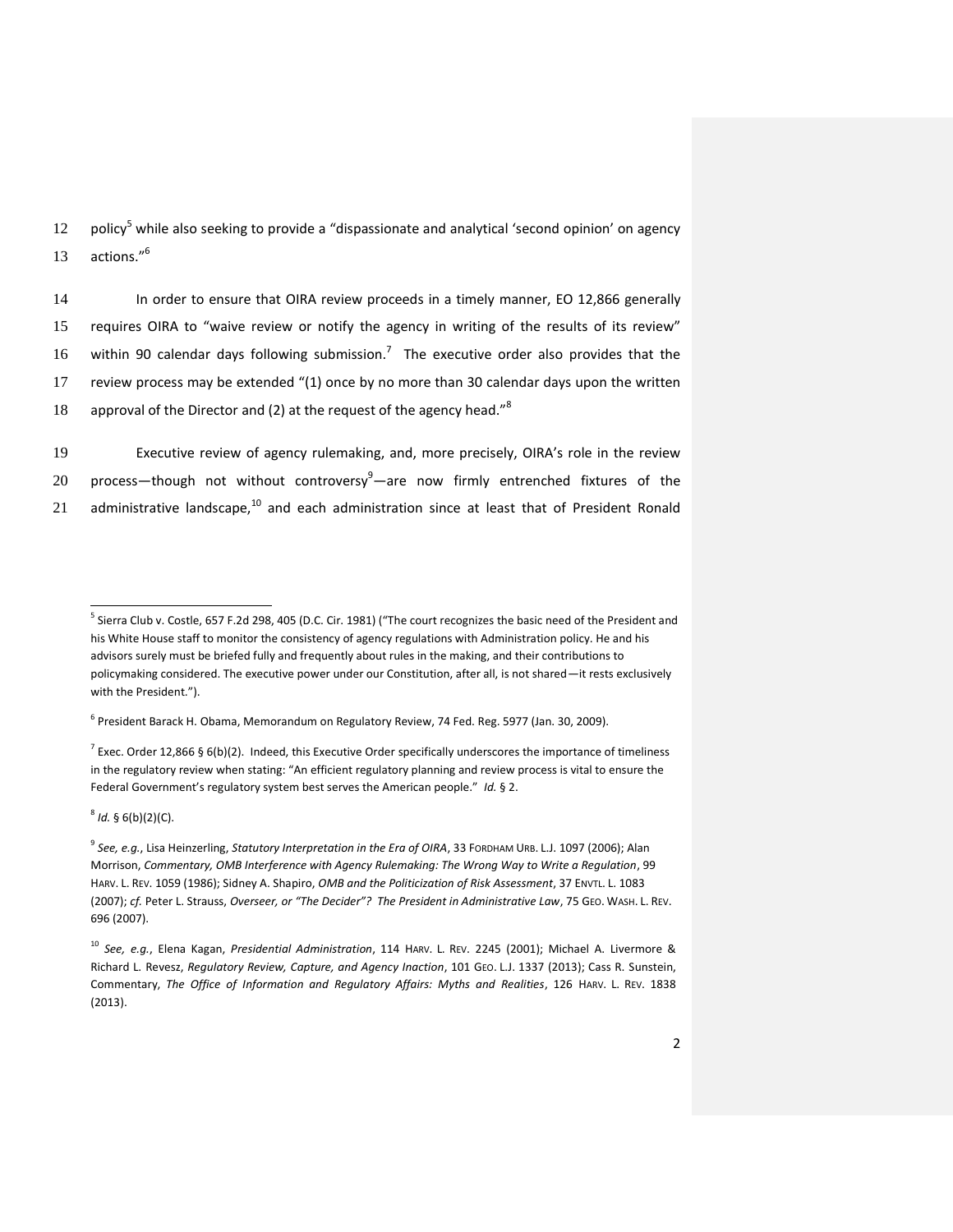22 Reagan has endorsed them.<sup>11</sup> For such reviews to be effective, however, they must be timely. All stakeholders in the regulatory process—including the submitting agency, potentially regulated entities, other interested participants, and the general public—have an interest in seeing the OIRA review process operate as efficiently as possible for several reasons: agency regulatory or scientific assessments may become out of date when reviews are overlong; likewise, regulated markets or industries might experience uncertainty when proposed or final rules remain stalled in the review process; and, for rules related to health or safety, delay in the OIRA review process could well have serious social consequences.<sup>12</sup> In addition, the timing of review process should be made as transparent as possible.

 Historically, OIRA has completed most of its reviews of agency rules well within the 90- 32 day review period.<sup>13</sup> For example, from 1994 - 2011, the average time for OIRA review was 50 days for all rules.<sup>14</sup> Since 2011, however, average OIRA review times have trended significantly upward. In 2012, the average time for OIRA review for all rules rose to 79 days, and in the first 35 half of 2013, the average review time increased even further to 140 days.<sup>15</sup> It is important to note that, as OIRA completes review for rules that have been in the backlog for some time, the

<sup>15</sup> *Id.*

<sup>11</sup> *See* Special Edition, OIRA Thirtieth Anniversary Conference, 63 ADMIN. L. REV. 1 (2011). Jim Tozzi, who served at the Office of Management and Budget for over 10 years and was instrumental in the creation of OIRA, suggests that executive rulemaking review began during the Nixon Administration. *Id*. at 37.

 $12$  Institute for Policy Integrity, Public Comment 1–2 (Oct. 28, 2013) (noting that delays can postpone realization of benefits associated with proposed rules, create uncertainty amongst regulated parties, and damage public perception of OIRA). For example, at an FDA public meeting on September 19–20, 2013, Sandra Eskin, director of food safety at the Pew Charitable Trusts, noted several food safety rules that were required by the Food Safety Modernization Act in January 2011 had not been issued, and said the "longer it takes these rules to be put in place, the more people will needlessly be put at risk and the less confidence consumers will have in the safety of the food supply."

<sup>&</sup>lt;sup>13</sup> CURTIS W. COPELAND, LENGTH OF RULE REVIEWS BY THE OFFICE OF INFORMATION AND REGULATORY AFFAIRS 25 (NOV. 1, 2013), *available at*

[http://acus.gov/sites/default/files/documents/Revised%20Draft%20OIRA%20Report%20110113%20CIRCULATED.p](http://acus.gov/sites/default/files/documents/Revised%20Draft%20OIRA%20Report%20110113%20CIRCULATED.pdf) [df.](http://acus.gov/sites/default/files/documents/Revised%20Draft%20OIRA%20Report%20110113%20CIRCULATED.pdf)

<sup>14</sup> *See* Off. Info. & Reg. Aff., Review Counts[, http://www.reginfo.gov/public/do/eoCountsSearchInit?action=init](http://www.reginfo.gov/public/do/eoCountsSearchInit?action=init) (last visited Nov. 14, 2013) (allowing searches of OIRA review counts and average review times by date range).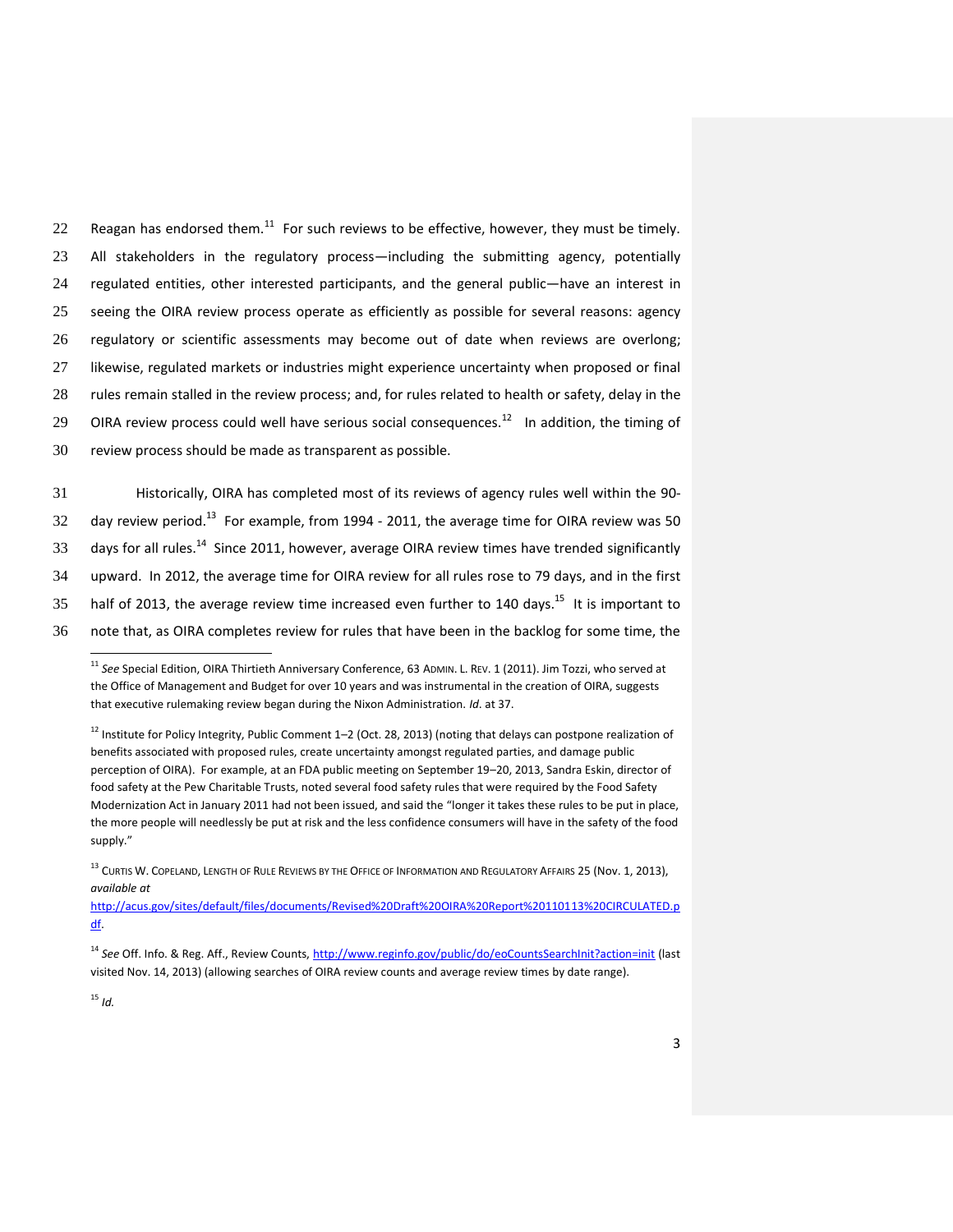37 average review times will likely increase, which evidences an improving situation. 38 Approximately four dozen reviews completed in 2013 have taken more than a year.<sup>16</sup>

 However, average review times and the length of completed reviews are lagging indicators of OIRA performance, and the recent increases in average review times reflect the significant headway that OIRA has made during the past year in reducing the backlog of rules and improving review timeliness. The number of ongoing reviews lasting more than one year has been cut from 51 reviews in mid-May 2013 to 27 reviews in mid-September 2013. Of the 38 reviews that, as of June 30, 2013, had been ongoing for more than a year, 14 of them were completed by mid-September 2013. Rules submitted more recently were also being reviewed more quickly. Only 10 percent of the reviews of rules submitted between September 2012 and February 2013 took more than six months to complete, compared to nearly 30 percent for reviews completed during the first six months of 2013 (regardless of when they were submitted).

 Senior agency employees provided a variety of perspectives as to why they believe that OIRA review times increased in 2012–13, including one or more of the following reasons: (1) concerns by some in the Executive Office of the President (EOP) about the issuance of potentially costly or otherwise controversial rules during an election year, (2) coordinative 54 reviews by other agencies and offices within EOP took more time than in preceding years,<sup>17</sup> and (3) a reluctance by OIRA to use return letters. Both senior agency employees and other

<sup>&</sup>lt;sup>16</sup> Off. Info. & Reg. Aff., Executive Order Review Search Results,

<http://www.reginfo.gov/public/do/eoAdvancedSearch> (last visited Nov. 14, 2013) (allowing identification of the number and length of OIRA reviews completed within a date range). The time periods cited herein are for formal review after a complete rulemaking package is received by OIRA and do not reflect any informal review that may have occurred prior to receipt.

 $17$  Notwithstanding these concerns about increased review times in the period from 2012–13, the Administrative Conference reaffirms the importance of the interagency review process to ensuring that rulemaking agencies consider input from sister agencies and the EOP. *See* Administrative Conference of the United States, Recommendation 88-9, *Presidential Review of Rulemaking*, ¶ 1, 54 Fed. Reg. 5207 (Feb. 2, 1989) ("[Presidential review] can improve the coordination of agency actions and resolve conflicts among agency rules and assist in the implementation of national priorities.").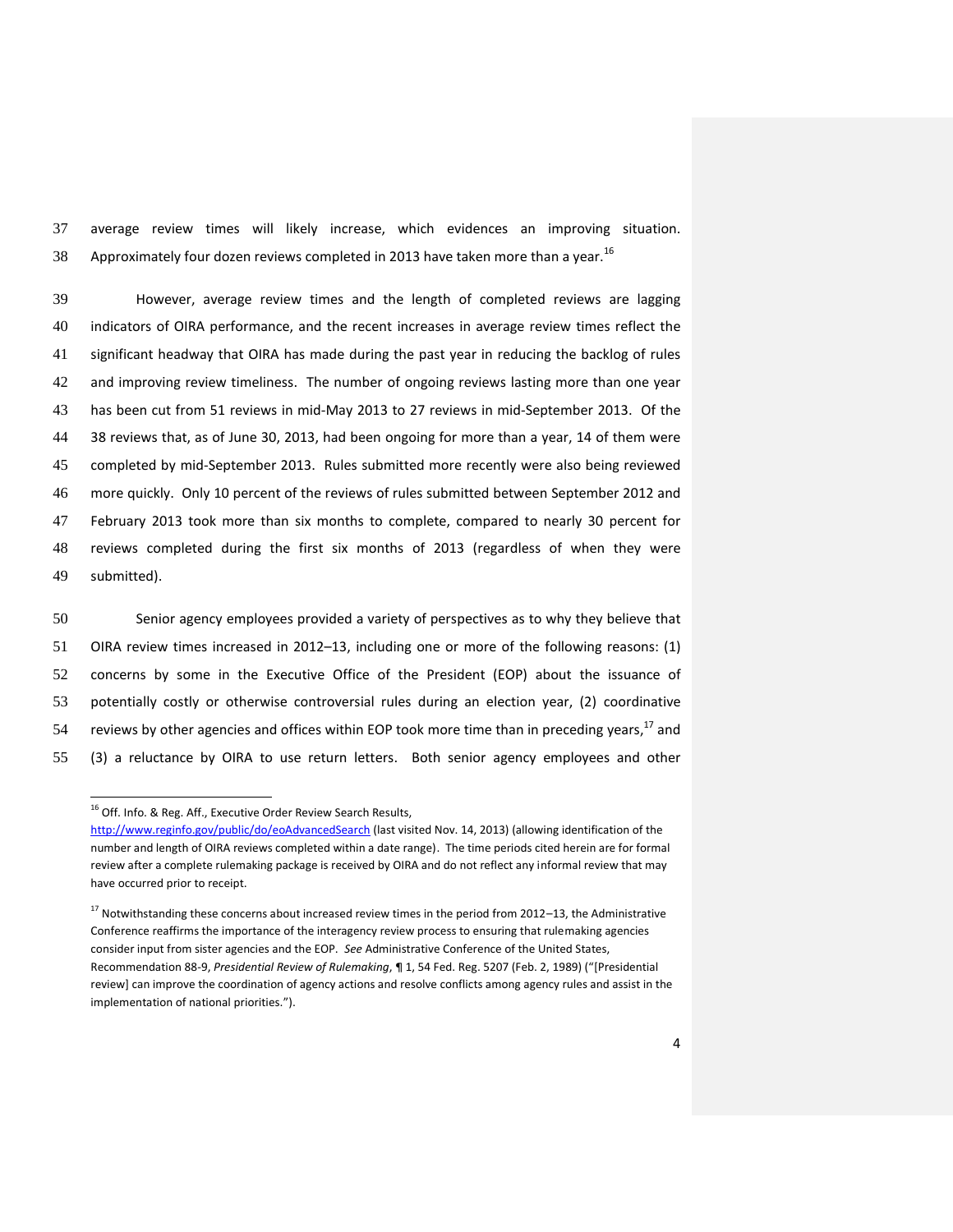observers (including several former OIRA officials) also suggested that a decrease in OIRA staffing in recent years may have been another contributing factor. In addition, the executive review process has become more complicated for all parties involved as regulations have grown increasingly complex, interagency coordination has become more important, and various transparency and procedural requirements have grown more demanding.

 The Administrative Conference has long supported effective executive review of agency rulemaking, and has emphasized the importance of timeliness and transparency in this process. In Recommendation 88-9, the Conference stated that "[t]he process of presidential review of rulemaking, including agency participation, should be completed in a timely fashion by the reviewing office and, when so required, by the agencies, with due regard to applicable 66 administrative, executive, judicial and statutory deadlines."<sup>18</sup> Similarly, in Recommendation 93- 4, the Conference asserted that "the reviewing or oversight entity should avoid, to the extent 68 possible, extensive delays in the rulemaking process." $19$  The Conference has also issued several 69 recommendations advocating a transparent OIRA review process.<sup>20</sup>

<sup>18</sup> Administrative Conference of the United States, Recommendation 88-9, *Presidential Review of Agency Rulemaking*, ¶ 3, 54 Fed. Reg. 5207 (Feb. 2, 1989).

<sup>19</sup> Administrative Conference of the United States, Recommendation 93-4, *Improving the Environment for Agency Rulemaking*, 59 Fed. Reg. 4670 (Feb. 22, 1994).

<sup>20</sup> Administrative Conference of the United States, Recommendation 88-9, *Presidential Review of Rulemaking*, ¶ 5, 54 Fed. Reg. 5207 (Feb. 2, 1989) ("An agency engaged in informal rulemaking should be free to receive guidance concerning that rulemaking at any time from the President, members of the Executive Office of the President, and other members of the Executive Branch, without having a duty to place these communications in the public file of the rulemaking unless otherwise required by law. However, official written policy guidance from the officer responsible for presidential review of rulemaking should be included in the public file of the rulemaking once a notice of proposed rulemaking or final rule to which it pertains is issued or when the rulemaking is terminated without issuance of a final rule."); Administrative Conference of the United States. Recommendation 80-6, *Intragovernmental Communications in Informal Rulemaking Proceedings*, ¶ 2, 45 Fed. Reg. 86,407 (Dec. 31, 1980) ("When the rulemaking agency receives communications from the President, advisers to the President, the Executive Office of the President, or other administrative bodies which contain material factual information (as distinct from indications of governmental policy) pertaining to or affecting a proposed rule, the agency should promptly place copies of the documents, or summaries of any oral communications, in the public file of the rulemaking proceeding.").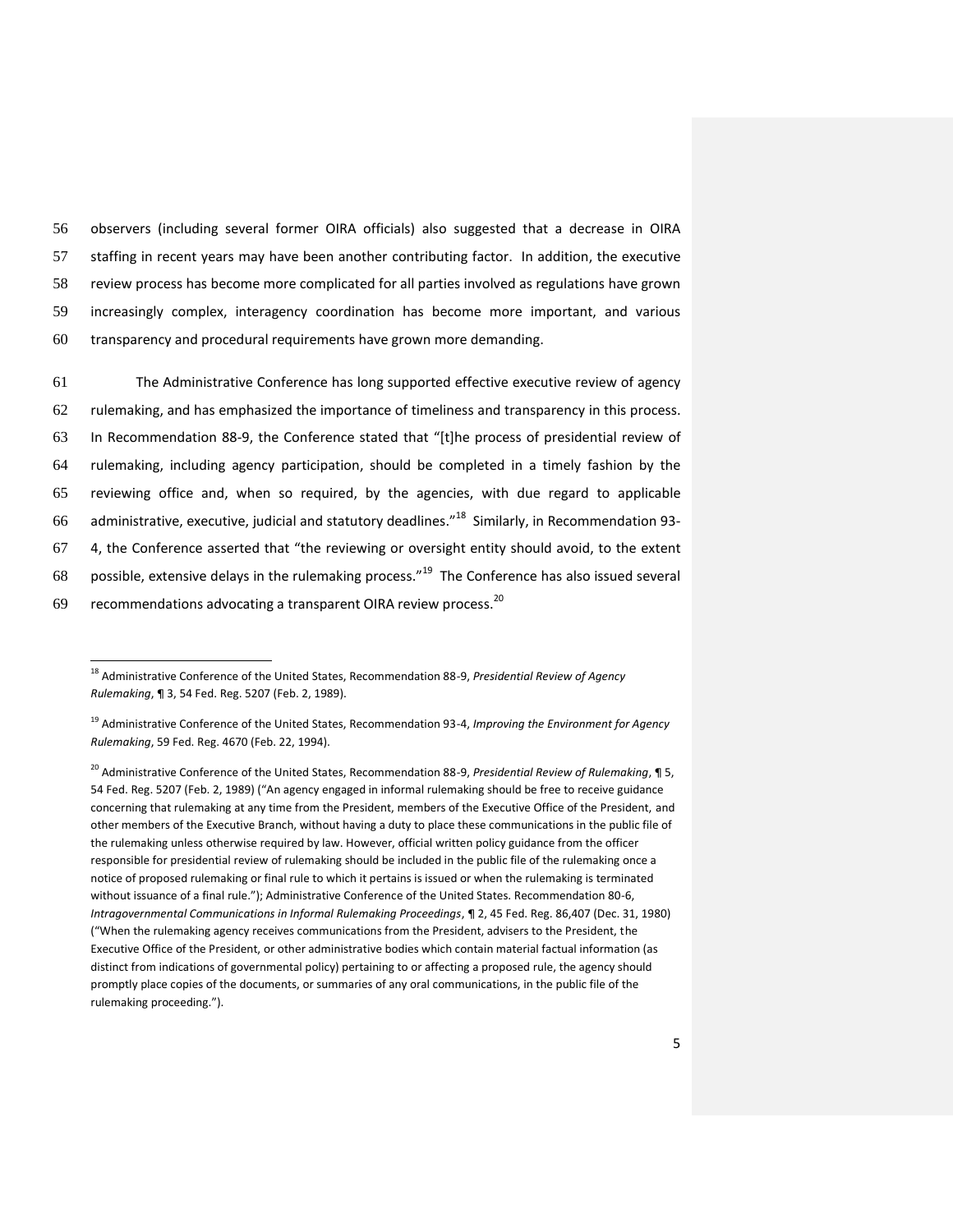Building upon these prior Conference initiatives addressing executive review, the Conference now offers a discrete set of principles for improving the timeliness of review and the transparency concerning the causes for delay. The OIRA review process involves many components and participants. Delays may not be attributable to any single cause but rather can arise from multiple factors (and complex interactions amongst them) involving numerous players, including OIRA, agencies submitting rules for review, and other agencies and offices in the interagency review process (including other parts of the EOP). As a result, the Conference wishes to highlight a number of principles that OIRA and agencies should consider to improve review times and enhance transparency concerning the timing of the review process.

79 The Conference reaffirms its long-term support of the basic presidential regulatory 80 review process<sup>21</sup> and seeks to ensure that it functions as effectively and efficiently as 81 practicable. The values of transparency, credibility, management effectiveness, and the rule of 82 law apply to the executive review process, even if it is not subject to judicial oversight.

83 The following principles suggest ways that both OIRA and the agencies can promote 84 timely and transparent OIRA review:

85 1. Whenever possible,  $\pm\pi$  he Office of Information and Regulatory Affairs (OIRA) should, 86 whenever possible, adhere to the timeliness provisions of Executive Order (EO) 12,866. The 87 Administrator of OIRA should continue to focus on improving OIRA review times. In so doing, 88 the Administrator should consider preparing a publicly available document that identifies any 89 specific policies that OIRA, regulatory agencies, and other agencies participating in interagency

l

**Comment [MA1]:** The manager's amendment for this proposal involves moving "whenever possible" to the middle of the sentence. Regardless of whether the manger's amendment is accepted, the committee will then consider the Bass Amendment, which involves striking "whenever possible" entirely.

**Comment [CMA2]:** Bass Amendment: Gary Bass proposes striking the phrase "whenever possible." His explanation for doing so is as follows: "Given that presidential executive orders have the full force of law, John Contrubis, *Executive Orders and Proclamations*, 95-722A, at 1–2 (Mar. 9, 1999) ("The most commonly cited description is that prepared by the House Government Operations Committee: 'Executive orders and proclamations are directives or actions by the President. When they are founded on the authority of the President derived from the Constitution or statute, they may have the force and effect of law . . . .'" (cite: Staff of House Committee on Government Operations, 85th Congress, 1st Session, Executive Orders and Proclamations: A Study of a Use of Presidential Powers (Committee Print 1957))), all executive agencies, including OIRA, should comply. Executive Order 12866 already provides ample flexibility for OIRA; if changes are needed to the timeframes established in section 6(b)(2) of the Order then the president should amend the Order. Moreover, Principle 5 in the draft statement recognizes the scope and complexity of reviews and offers OIRA additional flexibility with respect to review timeframes.

<sup>21</sup> *See, e.g.*, Administrative Conference of the United States, Recommendation 93-4, *Improving the Environment for Agency Rulemaking*, 59 Fed. Reg. 4670 (Feb. 1, 1994) ("We continue to support presidential coordination of agency policymaking as beneficial and necessary."); Administrative Conference of the United States, Recommendation 88- 9, *Presidential Review of Agency Rulemaking*, 54 Fed. Reg. 5207 (Feb. 2, 1989) ("Presidential review should apply generally to federal rulemaking. Such review can improve the coordination of agency actions and resolve conflicts among agency rules and assist in the implementation of national priorities."); Administrative Conference of the United States, Recommendation 80-6, *Intragovernmental Communications in Informal Rulemaking Proceedings*, 45 Fed. Reg. 86,407 (Dec. 31, 1980) ("Because the President, as the nation's Chief Executive, may be deemed accountable for what agencies do, efforts to achieve policy coordination through Presidential channels have become increasingly significant.").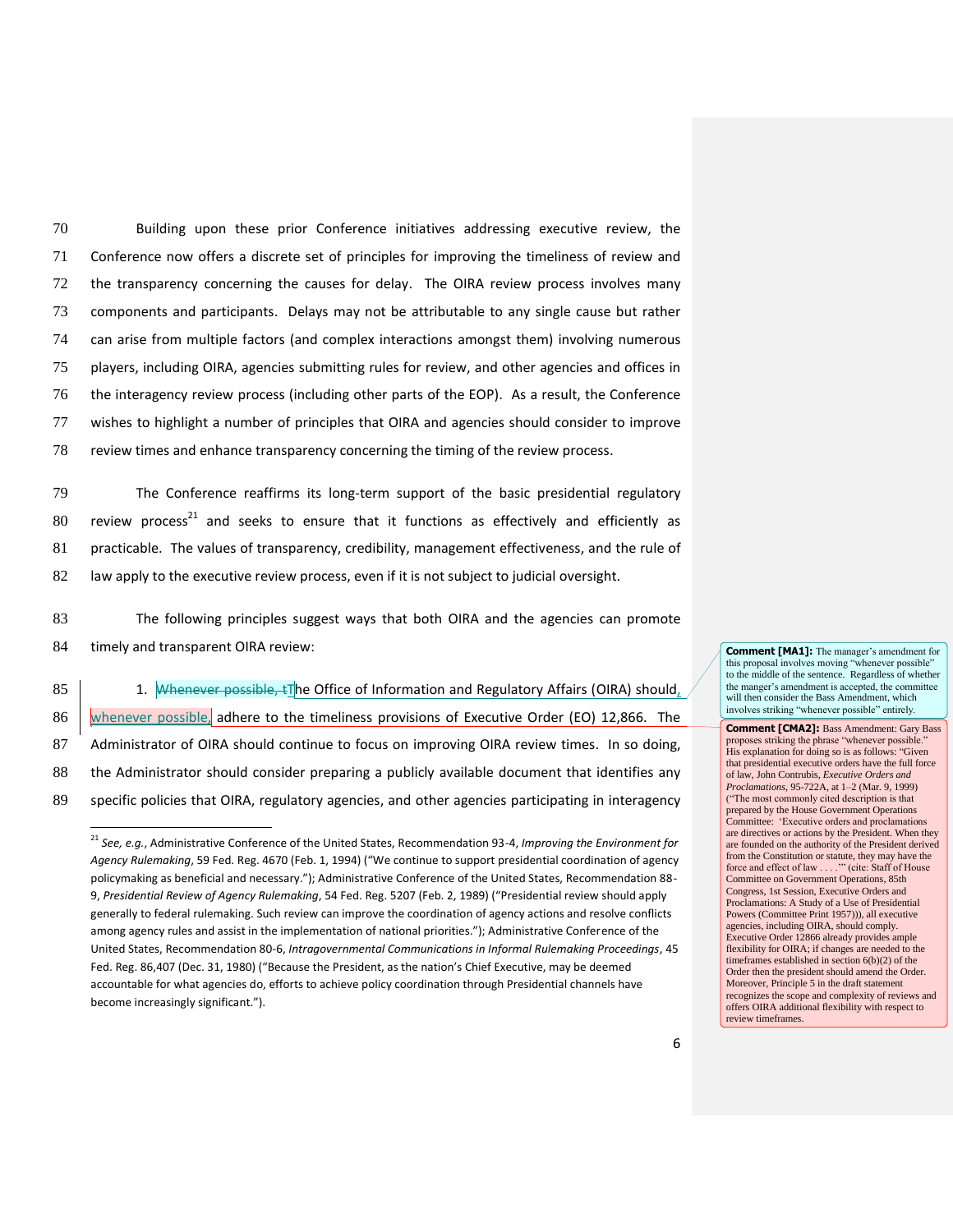| 90 | review should undertake in order to ensure that the measures of timeliness return to historical |
|----|-------------------------------------------------------------------------------------------------|
| 91 | averages under this executive order. Additionally, OIRA should include in the annual Report to  |
| 92 | Congress on the Benefits and Costs of Federal Regulations information on the timeliness and     |
| 93 | effectiveness of the regulatory review process over the previous year. Distilling the data      |
| 94 | generated by OIRA's online database, the Report should include: the number of reviews           |
| 95 | initiated and completed in the previous year, the average length of completed reviews, and the  |
| 96 | number of rules changed during the OIRA regulatory review process.                              |

 2. Agencies and OIRA should coordinate prior to the submission of a completed rulemaking package. To the extent possible, OIRA should use the regulatory planning process created by section 4 of EO 12,866 to identify all of the relevant entities, establish lines of communication among them, and create workplans with timelines and responsibilities for action. The section 4 process should be used to identify the principal factual and policy issues likely to be raised by a proposed rulemaking and to convey any presidential priorities respecting them. OIRA should hold itself available to mediate such disputes among the identified agencies as may arise, and to assure that all participating agencies place a high priority on the resulting processes, so as not to cause undue delays.

 3. Though OIRA has the final authority for determining which rules will be classified as "significant," the agency should decide the point at which it will submit a draft rule to OIRA for review under EO 12,866. Once an agency has submitted a completed rulemaking package with approval from the appropriate senior agency official(s) within the meaning of EO 12,866, the 110 clock for the review period should commence.

 4. In connection with interagency review, OIRA should promptly send the draft rule to all of the relevant entities and, to the extent feasible, establish a timeline by which these entities should submit comments. All participating entities should place a high priority on the review process so as to avoid undue delays.

115 5. If OIRA concludes that it will be unable to complete the review of an agency's draft 116 | rule within a reasonable period of time after submission, recognizing adhering to the

**Comment [CMA3]:** Revesz Amendment: OIRA's website already contains a wealth of raw data on the timeliness of review. But beyond academia and the advocacy community that pays close attention to OIRA, such information may not be as easily accessible for members of Congress and the public. This information could be easily summarized and added to OMB's existing annual *Report to Congress on the Benefits and Costs of Federal Regulations*, to help Congress and the public better understand the number of reviews conducted by OIRA annually, the average length of reviews, and the number of rules changed during the OIRA review process.